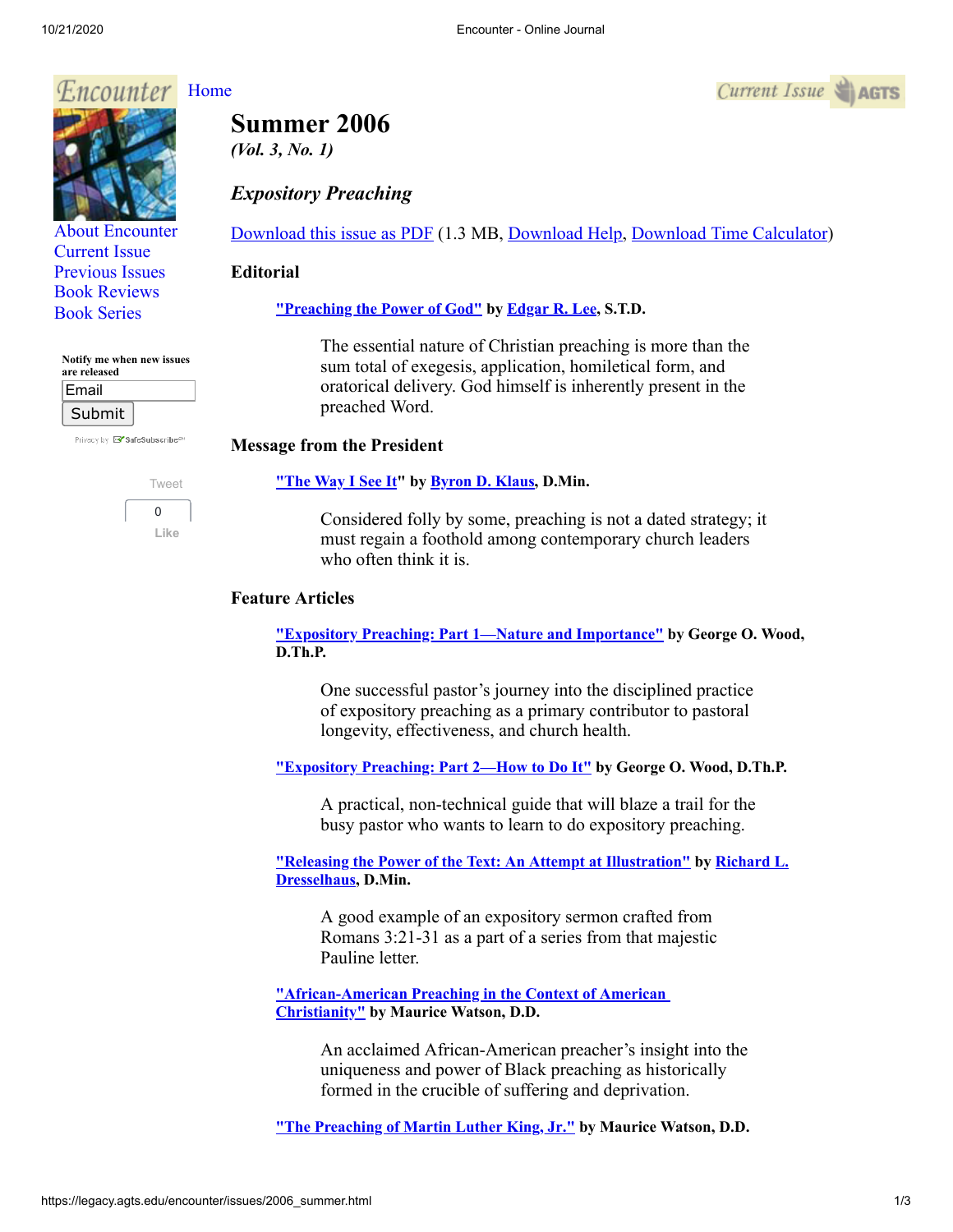#### 10/21/2020 Encounter - Online Journal

A sensitive examination of the preaching of the great African-American civil rights leader that gives attention to its roots, influences, methods, and style as well as its "situation-inlife."

#### **["Incarnational Preaching"](https://legacy.agts.edu/encounter/articles/2006_summer/chandler.htm) by Steve Chandler, D.Min.**

An important study demonstrating that preaching consciously aligned with historic Pentecostal theology is a significant factor in the spiritual vitality and numerical growth of turnaround churches.

#### **["'What Meaneth This?': A Question for Twenty-first Century Pentecostalism"](https://legacy.agts.edu/encounter/articles/2006_summer/beacham.htm) by A. D. Beacham, Jr., D.Min.**

A re-visiting of the Pentecost question, "What meaneth this," in order to inspire a fresh exploration of the spiritual and social implications of Pentecost for the 21st century.

#### **Book Reviews**



Goodall, Wayde. *[Why Great Men Fall](https://legacy.agts.edu/encounter/book_reviews/2006_summer/review_goodall.htm)* (Green Forrest, Ark.: New Leaf Press, 2005). Reviewed by Tim Baum, coordinator [of technical services, Assemblies of God Theological](http://legacy.agts.edu/) Seminary.



Grenz Stanley J. *[What Christians Really Believe and Why](https://legacy.agts.edu/encounter/book_reviews/2006_summer/review_grenz.htm)* (Louisville: Westminster John Knox Press, 1998). Reviewed by [James D. Hernando, Ph.D.](https://legacy.agts.edu/faculty/hernando.html), professor of New Testament, [Assemblies of God Theological Seminary.](http://legacy.agts.edu/)



Hill, Elijah L. *[Women Come Alive](https://legacy.agts.edu/encounter/book_reviews/2006_summer/review_hill.htm)* (Arlington, Texas: Perfecting the Kingdom International, 2005). Reviewed by [James H. Railey, Jr., D.Th](http://legacy.agts.edu/faculty/railey.html)[., professor of Theology, Assemblies](http://legacy.agts.edu/) of God Theological Seminary.



Vernell Ingle, *[The Truth About the Family: Biblical Patterns](https://legacy.agts.edu/encounter/book_reviews/2006_summer/review_ingle.htm) and Principles* (Joplin, Mo.: Messenger Publishing House, 2005). Reviewed by James M. Harris Ph.D., Eagle Crest Counseling Center, Springfield, Missouri



Craig S. Keener, *[1-2 Corinthians](https://legacy.agts.edu/encounter/book_reviews/2006_summer/review_keener.htm)* (The New Cambridge Bible Commentary; Ben Witherington III., gen. ed.) (Cambridge/New York: Cambridge University Press, 2005). Reviewed by Benny C. Aker, Ph.D., retired professor of New [Testament and exegesis, Assemblies of God Theological](http://legacy.agts.edu/)

Seminary.